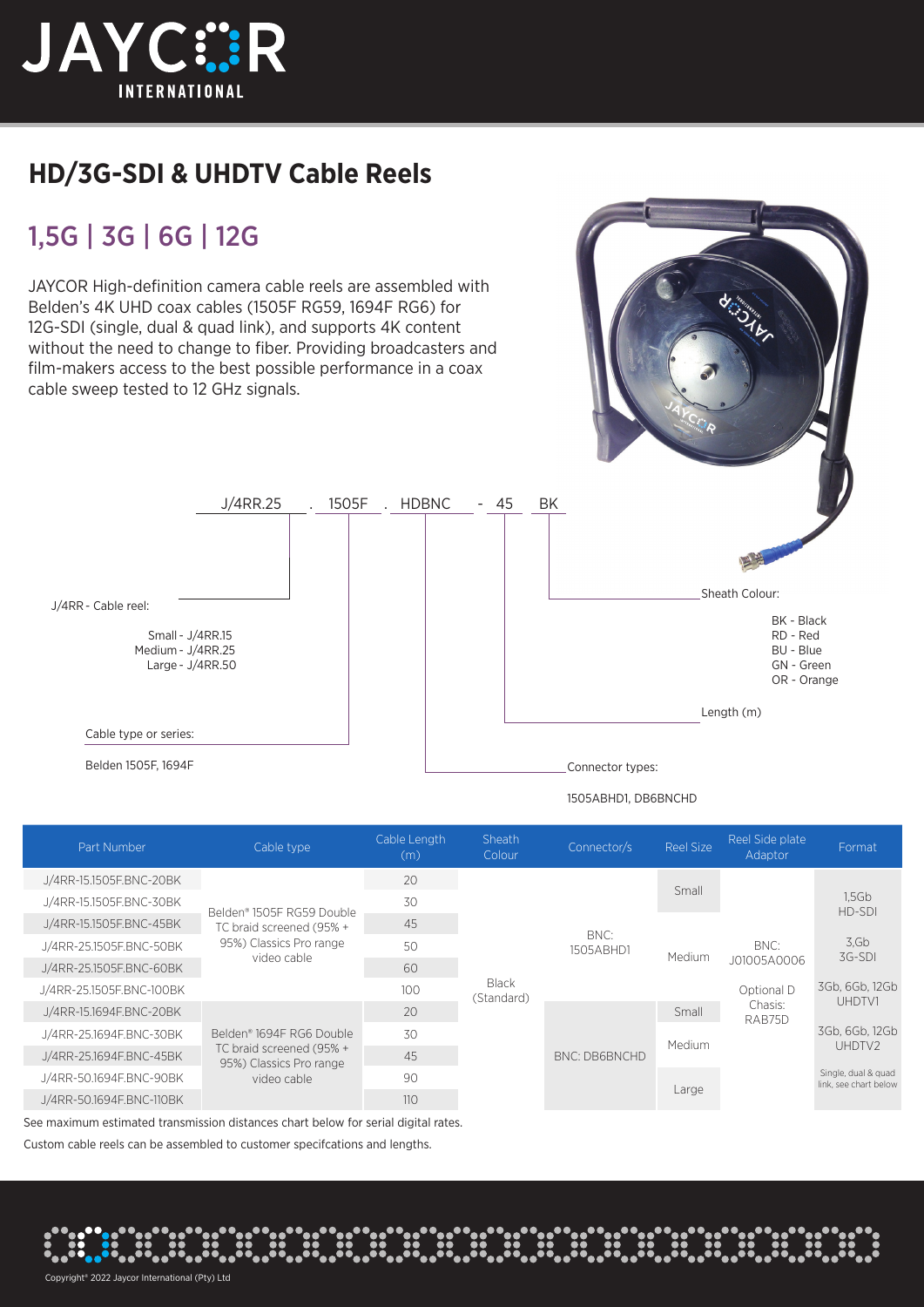## **Transmission Distance at Serial Data Rates**

| Data Rate:        | 143 Mb/s                        | 177 Mb/s                  | 270 Mb/s               | 360 Mb/s               | $1.5$ Gb/s      | $3.0$ Gb/s             |
|-------------------|---------------------------------|---------------------------|------------------------|------------------------|-----------------|------------------------|
| Spec:             | <b>SMPTE ST</b><br>259          | SMPTE ST<br>259           | <b>SMPTE ST</b><br>259 | <b>SMPTE ST</b><br>259 | SMPTE ST<br>292 | <b>SMPTE ST</b><br>424 |
| Application:      | Compos-<br>ite SD-SDI<br>(NTSC) | Composite<br>SD-SDI (PAL) | Component<br>SD-SDI    | Widescreen<br>SD-SDI   | HD 1.5G-SDIw    | HD 3G-SDI              |
| Cable Part Number | m                               | m                         | ${\sf m}$              | m                      | m               | m                      |
| 179DT             | 168                             | 153                       | 127                    | 111                    | 36              | 25                     |
| 1865A             | 209                             | 191                       | 155                    | 134                    | 41              | 27                     |
| 1855A1            | 313                             | 287                       | 236                    | 207                    | 66              | 46                     |
| 1855P             | 306                             | 280                       | 228                    | 198                    | 60              | 40                     |
| 4855R2/4855ANH    | 325                             | 295                       | 244                    | 212                    | 67              | 47                     |
| 4855P             | 297                             | 270                       | 221                    | 192                    | 59              | 40                     |
| 1505A3            | 457                             | 421                       | 344                    | 297                    | 93              | 65                     |
| 1506A4            | 418                             | 384                       | 310                    | 269                    | 80              | 53                     |
| 1505F             | 369                             | 333                       | 263                    | 224                    | 68              | 46                     |
| 4505R5/4505ANH    | 449                             | 403                       | 329                    | 287                    | 94              | 66                     |
| 4505P             | 404                             | 366                       | 301                    | 262                    | 80              | 54                     |
| 1694A6            | 563                             | 512                       | 419                    | 367                    | 112             | 78                     |
| 1695A7            | 546                             | 495                       | 402                    | 346                    | 100             | 66                     |
| 1694F             | 454                             | 408                       | 318                    | 272                    | 79              | 53                     |
| 4694R8/4694ANH    | 535                             | 490                       | 407                    | 357                    | 117             | 82                     |
| 4694P             | 519                             | 468                       | 384                    | 334                    | 100             | 66                     |
| 4694F             | 523                             | 467                       | 373                    | 320                    | 96              | 65                     |
| 1794A9            | 740                             | 678                       | 548                    | 475                    | 145             | 101                    |
| 4794R10/4794ANH   | 680                             | 623                       | 523                    | 461                    | 151             | 105                    |
| 4794P             | 654                             | 590                       | 479                    | 412                    | 119             | 78                     |
| 7731A             | 851                             | 796                       | 637                    | 560                    | 177             | 119                    |
| 7732A             | 824                             | 751                       | 595                    | 504                    | 141             | 88                     |
| 4731R/4731ANH     | 861                             | 784                       | 649                    | 567                    | 182             | 126                    |
| 4731P             | 794                             | 714                       | 583                    | 502                    | 143             | 92                     |

The distances listed above are estimates based upon the cable loss values (excluding connectors or connectivity) in the SMPTE standards listed. JAYCOR and Belden cannot guarantee these distance will be obtained due to variations in the equipment used. The manufacturer of the equipment used should be contacted to determine what distance can be expected with the cable intended to be used.